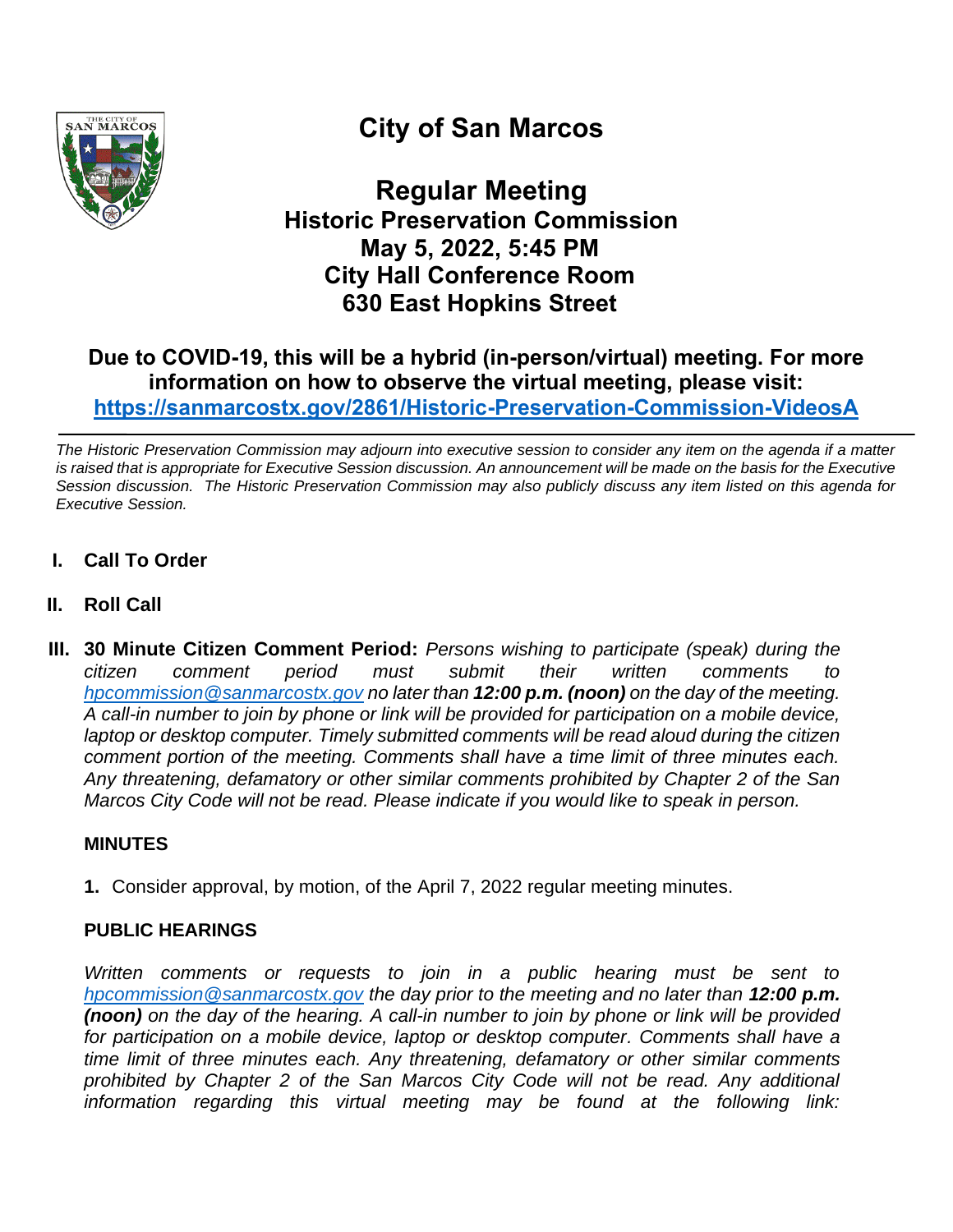*[https://sanmarcostx.gov/2861/Historic-Preservation-Commission-VideosA.](https://sanmarcostx.gov/2861/Historic-Preservation-Commission-VideosA) Please indicate if you would like to speak in person.*

- **2. HPC-22-06 (200 West MLK Drive)** Hold a public hearing and consider a request for a Certificate of Appropriateness by Brent Salone, on behalf of the Calaboose African American History Museum, to allow the installation of an informational kiosk constructed out of recycled plastic.
- **3. HPC-22-14 (714 Burleson Street)** Hold a public hearing and consider a request for a Certificate of Appropriateness by John Mark Slack to allow the terracing of the front yard, which includes but is not limited to the addition of landscape borders created out of rock, in addition to the construction of a six-foot-tall stone fence located approximately ten-feet, more or less, from the front plane of the home, to run parallel to Burleson Street.
- **4. HPC-22-15 (608 West Hopkins Street)** Hold a public hearing and consider a request for a Certificate of Appropriateness by Rob Baxter to allow the replacement of the composition shingled roof with metal shingles.
- **5. HPC-22-16 (1236 Belvin Street)** Hold a public hearing and consider a request for a Certificate of Appropriateness by Anne Halsey and Jeff Helgeson to allow the installation of a metal handrail along the front steps and the installation of metal gutters on the home.
- **6. HPC-22-17 (1029 West San Antonio Street)** Hold a public hearing and consider a request for a Certificate of Appropriateness by Michael Richards to allow the addition of a dormer to the existing attached garage roof to accommodate a new bedroom and bathroom along with the addition of new windows to the attached garage, which is a change in the design of a previously approved Certificate of Appropriateness.

## **UPDATES**

- **7.** Updates on the following:
	- a. HPC Committee Reports Concerning Recent Activities
	- b. Grant Opportunities and Updates
		- i. National Parks Service's Underrepresented Communities Grant
		- ii. Texas Historical Commission's Certified Local Government Grant
	- c. Dunbar School Home Economics Building Restoration Progress
	- d. Upcoming Events and Training Opportunities

## **DISCUSSION ITEMS**

**8.** Discussion regarding the disclosure to the Commission of various activities, including the status of cases following decisions on such cases by the Commission, and the notification process for upcoming Certificates of Appropriateness, and other types of cases considered by the Commission, and provide feedback to staff.